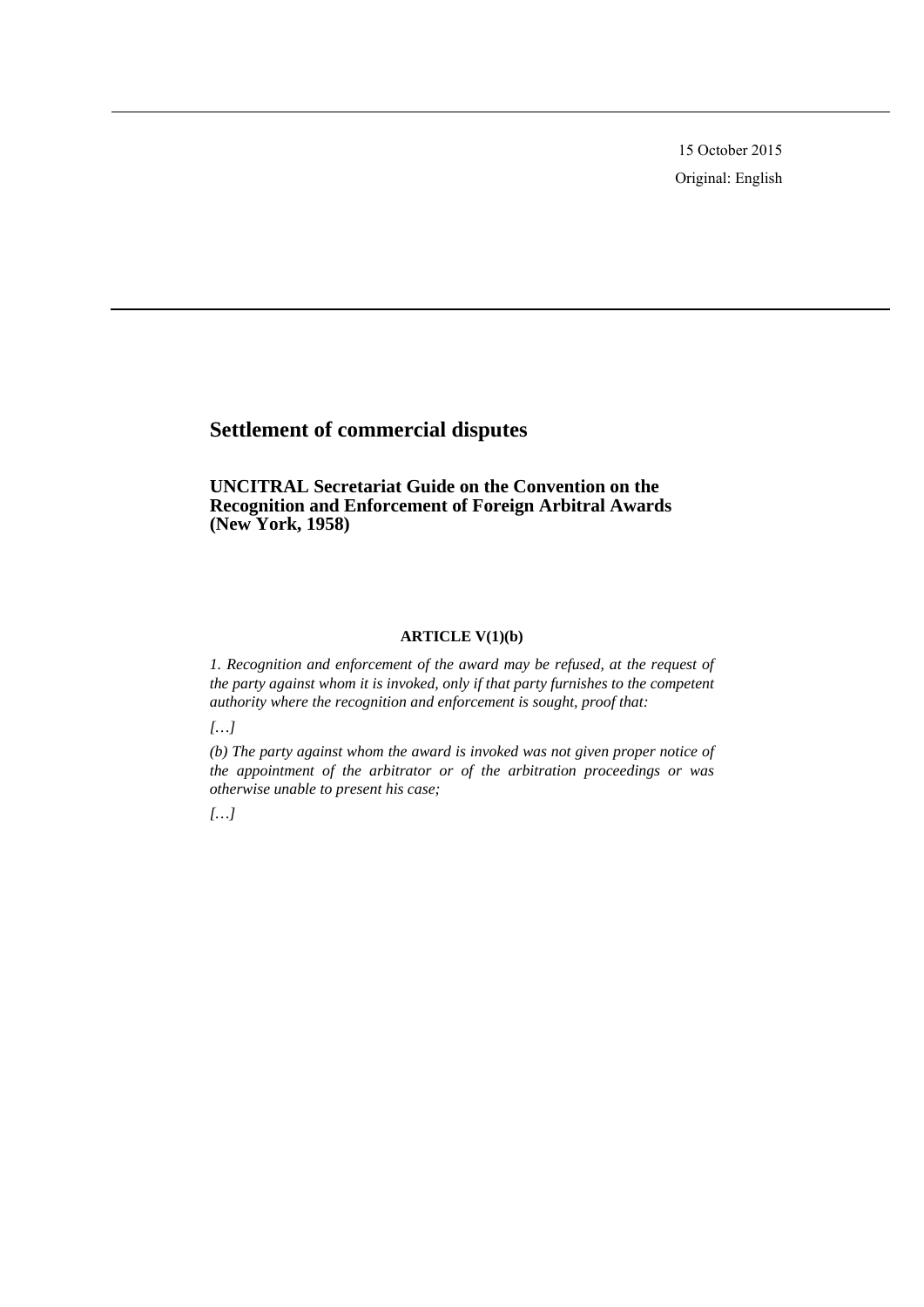#### **INTRODUCTION**

1. Article V(1)(b) addresses due process in arbitral proceedings. Specifically, it provides that parties must have had proper notice of the appointment of the arbitrators and of the arbitration proceedings as well as, more broadly, an opportunity to present their case.

2. Procedural irregularities under article  $V(1)(b)$  have to be raised and proven by the party resisting recognition and enforcement of an award, and cannot be raised by a court on its own motion.<sup>1</sup>

3. The drafters of the New York Convention followed the language of the 1927 Geneva Convention<sup>2</sup> but went further to enhance and facilitate enforcement.<sup>3</sup> In furtherance of this goal, although article  $V(1)(b)$  is modelled after article 2(b) of the 1927 Geneva Convention, it is more limited and is interpreted more narrowly.<sup>4</sup>

4. Article V(1)(b) also includes different requirements than its predecessor. As indicated in the *travaux préparatoires*, an early draft of what became article V(1)(b), mirroring article 2(b) of the 1927 Geneva Convention, stated that there were grounds for refusal of enforcement of an award where a party "was not given notice […] of the arbitration proceedings in due form or in sufficient time to enable him to present his case".<sup>5</sup> The drafters of the New York Convention retained the notice requirements of due process as they appeared in article 2(b) of the 1927 Geneva Convention. However, they wished to also cover other serious breaches of due process and thus included the inability of a party to present its own case as a separate requirement. The proposal of the delegate of the Netherlands to the Conference to draft article  $V(1)(b)$ , as it now stands, was ultimately adopted.<sup>6</sup>

<sup>1</sup> Travaux préparatoires, Comments by Governments and Organisations on the Draft Convention on the Recognition and Enforcement of Foreign Arbitral Awards, Annex I of E/2822/ADD.1, at 2. See also, Travaux préparatoires, Amendments to Articles 3, 4 and Suggestion of Additional Articles (Sweden), E/CONF.26/L.8.<br><sup>2</sup> Article 2(b) of the 1927 Geneva Convention states that "[...] recognition and

enforcement of the award shall be refused if the Court is satisfied: That the party against whom it is sought to use the award was not given notice of the arbitration proceedings in sufficient time to enable him to present his case; or that, being under a legal incapacity, he was not properly represented".

<sup>&</sup>lt;sup>3</sup> See, *e.g.*, *Travaux préparatoires*, Memorandum by the Secretary General, E/2840, at 2, para. 4. See also Albert Jan van den Berg, *Summary of Court Decisions on the N.Y. Convention*, *in* THE NEW YORK CONVENTION OF 1958, ASA Special Series N° 9, M. Blessing ed., 1996, para. 508; *Consorcio Rive S.A. de C.V. (Mexico) v.* Briggs *of Cancun, Inc. (US),* Court of Appeals, Fifth Circuit, United States of America, 26 November 2003, 01-30553 ( $5<sup>th</sup>$  Cir. 2003), (citing *Parsons & Whittemore Overseas Co. v. Société Generale de L'Industrie du Papier*, Court of Appeals, Second Circuit, United States of America, 23 December 1974, 508 F.2d 969, 975 (2nd Cir. 1974)). 4

See, Maxi Scherer, *Violation of Due Process, Article V(1)(b) in* NEW YORK CONVENTION: CONVENTION OF THE RECOGNITION AND ENFORCEMENT OF FOREIGN ARBITRAL AWARDS OF 10 JUNE 1958 COMMENTARY, Wolff ed., C.H.

Beck, Hart, Nomos, 2012, paras. 132-135. 5 *Travaux préparatoires*, Draft Convention on the Recognition and Enforcement of Foreign Arbitral Awards and Comments by Governments and Organizations, Report of the Committee on the Enforcement of International Arbitral Awards, E/2704 and Annex, at 2.

<sup>&</sup>lt;sup>6</sup> *Travaux préparatoires*, Summary Records of the United Nations Conference on International Commercial Arbitration, Twenty-third Meeting, E/CONF.26/SR.23, at 15.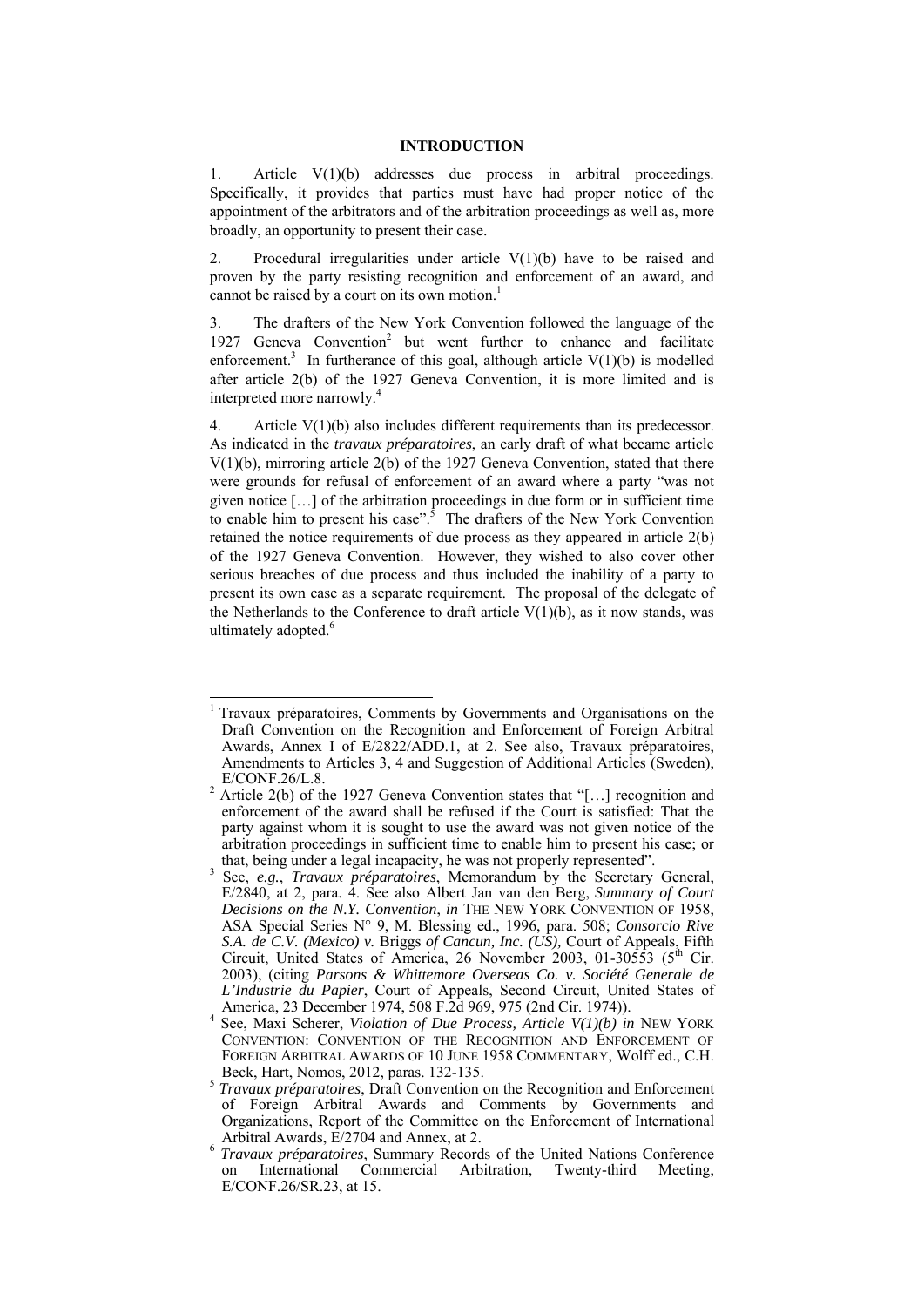5. Article  $V(1)(b)$  is often raised by parties resisting recognition and enforcement of an award despite the fact that the vast majority are unsuccessful in proving a breach.<sup>7</sup>

6. Courts are usually not formalistic in their approach to article  $V(1)(b)$ , but focus on the actual facts and conduct of the parties, which leads to a restrictive application of article  $V(1)(b)$ .<sup>8</sup>

7. As discussed in the chapter on article  $V(2)$ , article  $V(1)(b)$  has some interaction and overlap with article  $V(2)(b)$ , the latter of which provides that a court may refuse to recognize or enforce an award if the award "would be contrary to the public policy of that country." In many respects, due process is closely connected to public policy. It is therefore not unusual for parties to raise both provisions in their attempt to resist enforcement of an award. However, courts may not *sua sponte* raise possible breaches of article V(1)(b) whereas they may do so with respect to public policy under article  $V(2)(b)$ .<sup>10</sup>

# **ANALYSIS**

#### **A. The requirement that the parties be given "proper notice"**

8. Article  $V(1)(b)$  provides that parties against whom the award is invoked must have been given proper notice, failing which recognition and enforcement of the award may be refused.

 $\overline{a}$ 7 See, Fouchard Gaillard Goldman on International Commercial Arbitration E. Gaillard, J. Savage eds., 1999, para. 1698; Albert Jan van den Berg, The New York Arbitration Convention of 1958: Towards a Uniform Judicial Interpretation (1981), at 297; Andrés Jana, Angie Armer, et al., *Article V(1)(b)*, in Recognition and Enforcement of Foreign Arbitral Awards: A Global Commentary on the New York Convention, H. Kronke, P. Nacimiento et al. eds., 2010, at 233; Pierre A. Karrer, *Must an Arbitral Tribunal Really Ensure that its Award is Enforceable?*, in Global Reflections on International Law, Commerce and Dispute Resolution, Liber Amicorum in Honour of Robert Briner, G. Asken et al. eds., 2005, at 431. 8

See, *e.g.*, *X v. Y*, Bundesgericht [BLG], Switzerland, 4 October 2010, 4A\_124/2010; *OOO Sandora (Ukraine) v.OOO Euro-Import Group (Russia)*, Federal Arbitrazh Court, Moscow District, Russia, 12 November 2010, A40- 51459/10-63-440; Camera di esecuzione e fallimenti del Tribunale d'appello, Repubblica e Cantone Ticino, Switzerland, 22 February 2010, 14.2009.104; *OAO Byerezastroymaterialy (Belarus) v. Individual Entreprenueur D.V. Goryelov (Russia)*, Federal Arbitrazh Court, North Caucasus District, Russia, 14 September 2009, No. A01-342/2009; *Consorcio Rive S.A. de C.V. (Mexico) v. Briggs of Cancun, Inc. (US)*, Court of Appeals, Fifth Circuit, United States of America, 26 November 2003, 01-30553 (5th Cir. 2003); *Geotech Lizenz A.G. v. Evergreen Systems, Inc.*, District Court, Eastern District of New York, United States of America, 27 October 1988, CV 88-1406 (697 F. Supp 1248 (E.D.N.Y. 1988)); *Union Générale de Cinéma SA (France) v. XYZ Desarrollos, SA (Spain)*, Supreme Court, Spain, 11 April 2000, XXXII Y. B. COM. ARB., 525 (2007); *M.F. Global Inc., et al. v. Elio D. Cattan, et al.*, District Court, Western District of Pennsylvania, United States of America, 6 March 2006, 04cv0593; *Karaha Bodas Co. (Cayman Islands) v. Perusahaan Pertambangan Minyak Dan Gas Bumi Negara (Indonesia)*, Court of Appeals, Fifth Circuit, United States of America, 23 March 2004, 02-20042, 03-20602.

See Chapter on Article V(2)(b).

<sup>&</sup>lt;sup>10</sup> *X SA v. Y. Ltd.*, Federal Tribunal, Switzerland, 8 February 1978, P. 217/76. See also, Andrés Jana, Angie Armer, et al., Article *V(1)(b)*, in RECOGNITION AND ENFORCEMENT OF FOREIGN ARBITRAL AWARDS: A GLOBAL COMMENTARY ON THE NEW YORK CONVENTION, H. Kronke, P. Nacimiento, et al. eds., 2010, at 235.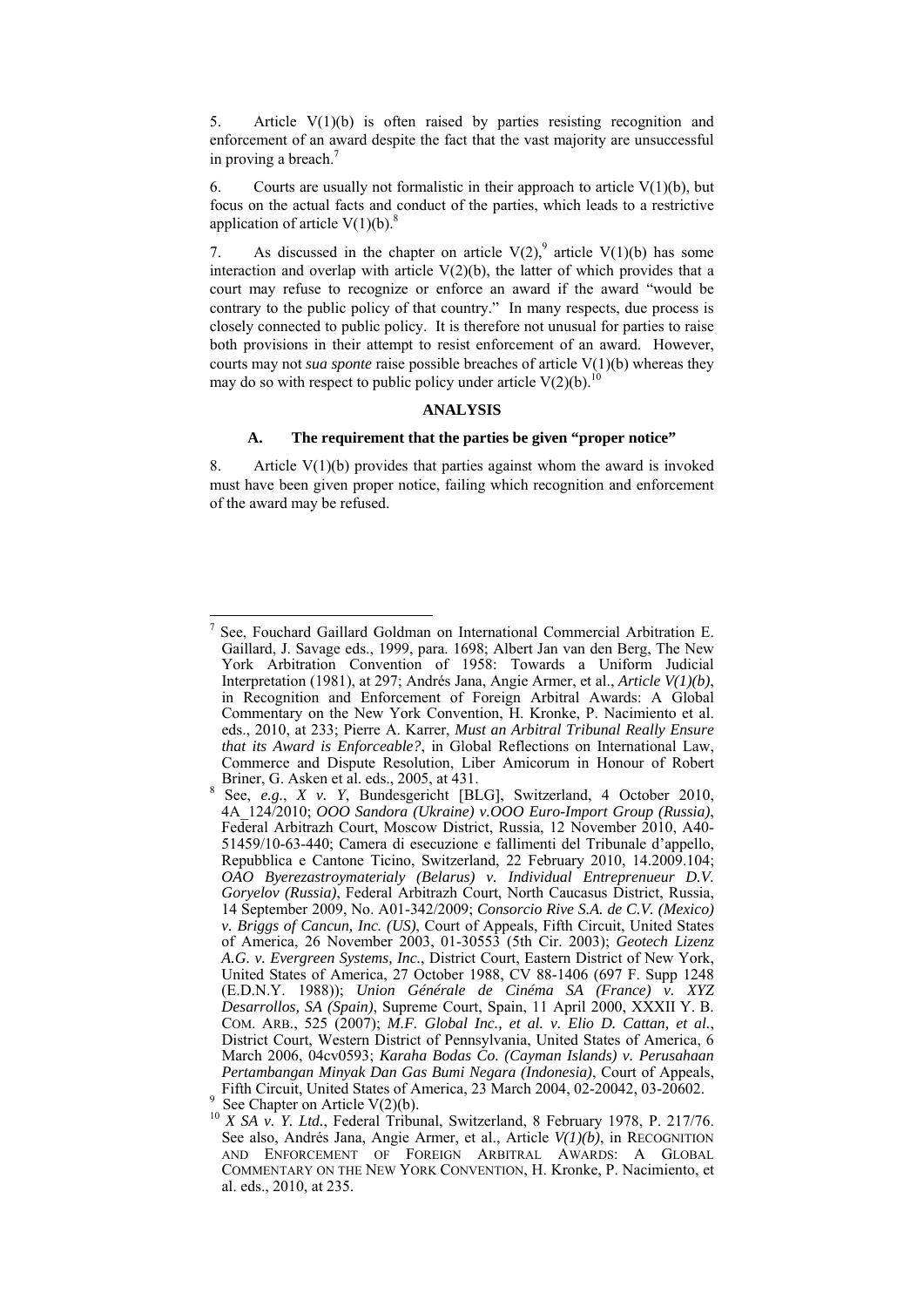#### **a. Courts consider the parties' knowledge and conduct in assessing "proper notice"**

9. Proper notice has been interpreted narrowly by courts, which usually apply more liberal standards than would be required for giving notice under domestic law. For example, a Mexican court held that parties waived Mexican procedural formalities on notice when they decided to submit their case to arbitration. Therefore, the fact that the notice did not comply with those formalities did not make the notice insufficient and did not prevent recognition and enforcement of the award.<sup>11</sup>

10. Some courts have been reluctant to graft external notice requirements onto article  $V(1)(b)$ . For example, in two cases, Chinese courts refused to apply the additional treaty requirements on notice contained in the mutual legal assistance treaties between China and Korea. The courts found that notice was adequate for the purposes of the New York Convention even though it did not conform to the treaty's definition of notice.<sup>12</sup> In assessing notice, an Egyptian court found that notice was sufficient on the basis that it was adequate under Swedish law, which was the law governing the arbitration.<sup>13</sup> A German court took a similar approach and applied the law of the arbitration, in that case Ukrainian law, in assessing whether proper notice had been given.<sup>14</sup>

11. The burden to prove that notice was not properly given is on the party resisting recognition and enforcement and the evidence must be provided<sup>15</sup> and be clear.<sup>16</sup>

12. Courts have applied high standards regarding the burden of proof that notice was improperly given. For example, an Australian court rejected a party's insistence that it had never received notice of the arbitration when the carrier's records showed that someone signed for the papers even when the addressee himself was overseas at the time of delivery.<sup>17</sup> Additionally, where a claimant asserted that notice was sent and received and the resisting party could not provide evidence to the contrary, an Australian court and an Egyptian court both refused to find a breach of due process.<sup>18</sup>

13. Courts have upheld recognition and enforcement of awards in the face of notice challenges by looking beyond the notice itself to evaluate the parties' access to, and involvement in, the arbitration. This has been the case where parties were aware of a proceeding or hearing and thus able to participate in the

 $\overline{a}$ <sup>11</sup> *Presse Office S.A. v. Centro* Editorial *Hoy S.A*., High Court of Justice, Eighteenth Civil Court of First Instance, Federal District of Mexico, Mexico, 24 February 1977, IV Y. B. COM. ARB. 301 (1979), at 301.

<sup>&</sup>lt;sup>12</sup> TS Haimalu Co., Ltd. v. Daqing PoPeyes Food Co., Ltd., Supreme People's Court, China, 3 March 2006, Min Si Ta Zi No. 46; *Boertong Corp. (Group) v. Beijing Liantaichang Trade Co. Ltd.*, Supreme People's Court, China, 14

December 2006, Min Si Ta Zi No. 36. 13 Egyptian Concrete Company & Hashem Ali Maher v. STC Finance & Ismail Ibrahim Mahmoud Thabet & Sabishi Trading and Contracting Company,

<sup>&</sup>lt;sup>14</sup> Kammergericht [KG], Berlin, Germany, 17 April 2008, 20 Sch 02/08.<br><sup>15</sup> Egyptian Saudi Hotels Company v. Kurt & Daves Corporation, Court of

Cassation, Egypt, 16 July 1990, 2994/57. 16 Oberlandesgericht [OLG], Celle, Higher Regional Court, of Celle, Germany, 14 December 2006, 8 Sch 14/05; *A v. B*, Federal Tribunal, Switzerland, 16

December 2011, 5A\_441/2011.<br><sup>17</sup> *LKT Industrial Berhad (Malaysia) v. Chun*, Supreme Court of New South Wales, Australia, 13 September 2004, 50174 of 2003.

<sup>18</sup> Egyptian Saudi Hotels Company v. Kurt & Daves Corporation, Court of Cassation, Egypt, 16 July 1990, 2994/57; *Uganda Telecom Ltd. v. Hi-Tech Telecom Pty Ltd.*, Federal Court, Australia, 22 February 2011, NSD 171 of 2010.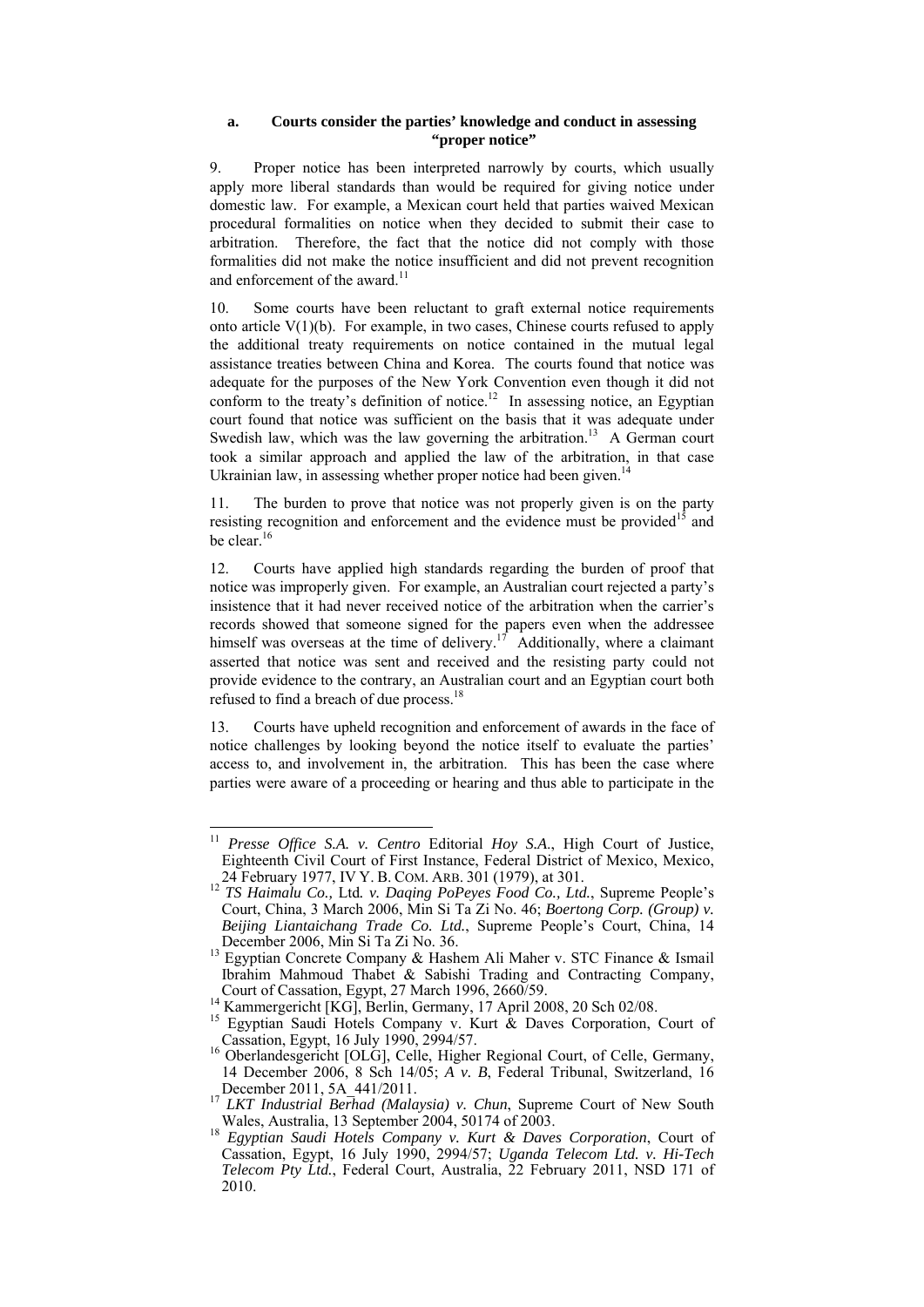arbitral proceedings.<sup>19</sup> For example, a Russian court rejected a party's argument that notice was insufficient when the party's representative attended the proceedings.<sup>20</sup> A Swiss court also refused to deny recognition and enforcement of an award when a party alleged insufficient notice because the court reasoned that the party had been able to present its case.<sup>21</sup> The Spanish Supreme Court likewise upheld the recognition and enforcement of an award in the face of a claim that notice was insufficient because there was proof in the record, including receipts for the delivery of registered letters, that notice was adequate.<sup>22</sup>

14. As a further illustration, an Italian court found that there was no breach where a party's actions demonstrated that it was aware of the proceedings.<sup>23</sup> A United States court similarly refused to find a breach where the party claiming it had not received notice had in fact been referred to arbitration by a court. Under the circumstances, the form and technicality of the notice itself did not matter.<sup>24</sup>

15. Article V(1)(b) has been applied to refuse recognition and enforcement of an award where there was clear proof that no notice had been given. For example, a Chinese court refused recognition and enforcement of an award on the basis that there was clearly no notice.<sup>25</sup> A Georgian court also refused recognition and enforcement when there was no evidence before the Georgian court that any notice was ever sent.<sup>26</sup> Similarly, a German court refused recognition and enforcement of an award when there was evidence that no effort had been made to find the defendant's current address to notify it of the arbitration.<sup>27</sup> Likewise, a Russian court denied recognition and enforcement of an award where there was no evidence that a party had received notice. In the absence of proof of delivery of the notice, combined with the fact that the party

<sup>19</sup> <sup>19</sup> *OOO Sandora (Ukraine) v. OOO Euro-Import Group (Russia)*, Federal Arbitrazh Court, District of Moscow, Russia, 12 November 2010, А40- 51459/10-63-440; Camera di esecuzione e fallimenti del Tribunale d'appello, Repubblica e Cantone Ticino, Switzerland, 22 February 2010, 14.2009.104; *Consorcio Rive S.A. de C.V. (Mexico) v. Briggs of Cancun, Inc. (US)*, Court of Appeals, Fifth Circuit, United States of America, 26 November 2003, 01- 30553 (5th Cir. 2003)*; Geotech Lizenz A.G. v. Evergreen Systems, Inc.*, District Court, Eastern District of New York, United States of America, 27 October 1988, CV 88-1406 (697 F. Supp 1248 (E.D.N.Y. 1988)); *Union Générale de Cinéma SA (France) v. XYZ Desarrollos, SA (Spain)*, Supreme Court, Spain, 11 April 2000, XXXII Y. B. COM. ARB. 525 (2007); *R.M.F. Global Inc., et al. v. Elio D. Cattan, et al*, District Court, Western District of

Pennsylvania, United States of America, 6 March 2006, 04cv0593. 20 *OOO Sandora (Ukraine) v. OOO Euro-Import Group (Russia)*, Federal Arbitrazh Court, District of Moscow, Russia, 12 November 2010, А40-

<sup>51459/10-63-440.&</sup>lt;br><sup>21</sup> Camera di esecuzione e fallimenti del Tribunale d'appello, Repubblica e Cantone Ticino, Switzerland, 22 February 2010, 14.2009.104.

Cantone Ticino, Switzerland, 22 February 2010, 14.2009.104. 22*Union Générale de Cinéma SA (France) v. XYZ Desarrollos, SA (Spain)*, Supreme Court, Spain, 11 April 2000, XXXII Y. B. COM. ARB. <sup>525</sup> (2007). <sup>23</sup> *Bobbie Brooks Inc. v. Lanificio Walter Bucci s.a.s.*, Court of Appeal, Florence,

Italy, 8 October 1977, IV Y. B. COM. ARB. <sup>289</sup> (1979). 24 *R.M.F. Global Inc., et al. v. Elio D. Cattan et al.*, District Court, Western

District of Pennsylvania, United States, 6 March 2006, 04cv0593. 25 Aiduoladuo (Mongolia) Co., Ltd. v. Zhejiang Zhancheng Construction Group Co., Ltd. Supreme People's Court, China, 8 December 2009, Min Si Ta Zi No. 46; Cosmos Marine Managements S.A. v. Tianjin Kaiqiang Trading Ltd., Supreme People's Court, China, 10 January 2007, Min Si Ta Zi No. 34.

<sup>26</sup> The Kiev […] Institute v. "M", Scientific-Industrial Technological Institute of<br>Tbilisi, Supreme Court, Georgia, 17 March 2003, 3a-17-02.

<sup>&</sup>lt;sup>27</sup> Bayerisches Oberstes Landesgericht [BayObLG], Germany, 16 March 2000, 4 Z Sch 50/99.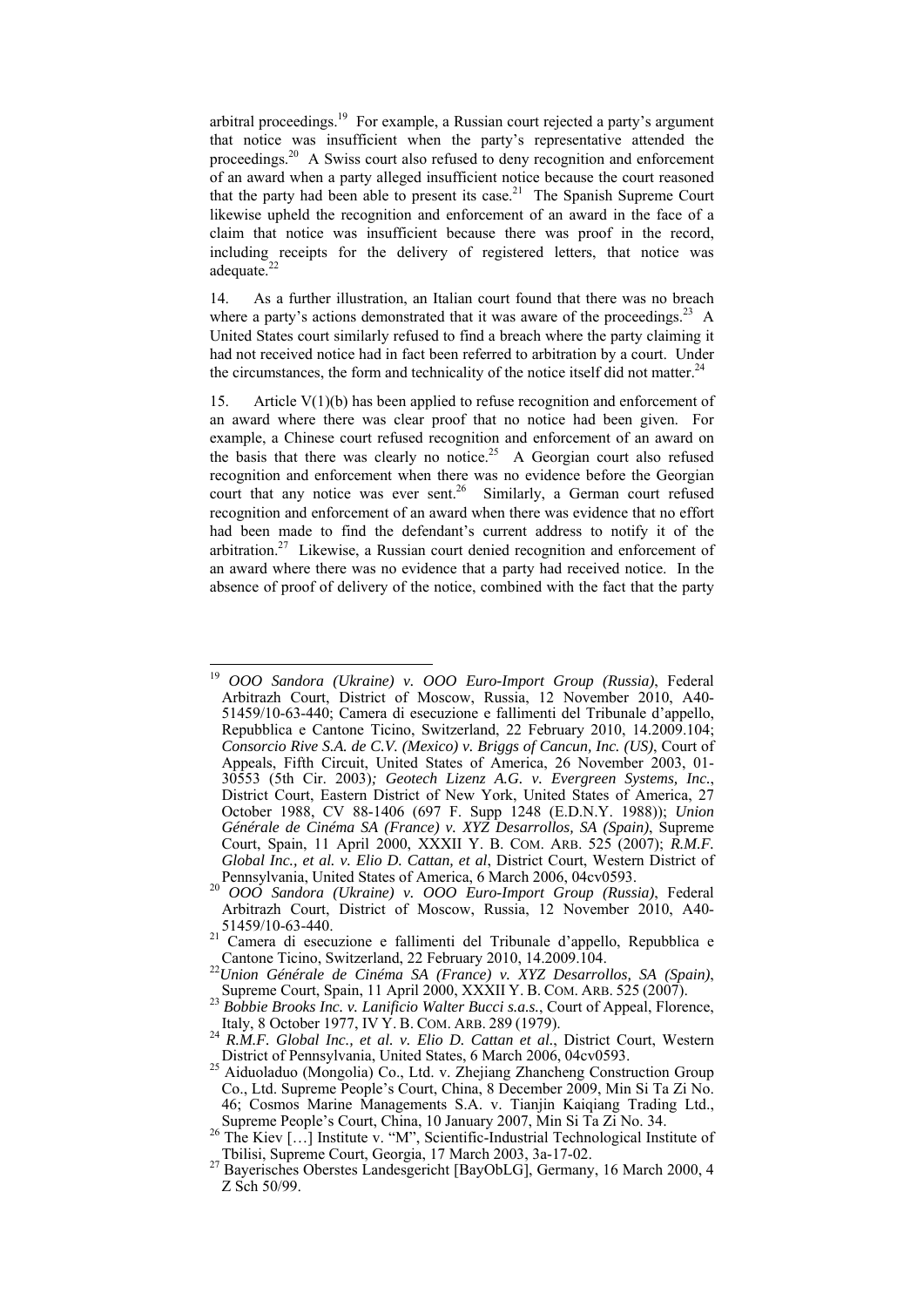was not present at the proceedings, the court concluded that notice was insufficient.28

#### **b. Content of the notice**

16. Article  $V(1)(b)$  requires that the parties be given proper notice of the appointment of the arbitrator and of the arbitration proceedings.

#### *i. Proper notice of the appointment of the arbitrator*

17. Article  $V(1)(b)$  is silent as to what the notice of an appointment of the arbitrator must include. What is clear from the plain language of the text is that parties must receive some notice of the appointment of an arbitrator. In the absence of any notice, a court may refuse to enforce an award.<sup>29</sup> Courts have therefore been left to draw the contours of this notice requirement.

18. For instance, a Spanish court found that notification of the request to appoint an arbitrator, of the appointment, and confirmation thereof was sufficient notice.30 Certain courts have confirmed that parties should receive a request to nominate an arbitrator.<sup>31</sup>

19. Courts have considered whether the notice of the appointment of the arbitrators must necessarily include the names of the arbitrators. A German court held that notice of the appointment of the arbitrators was insufficient where the notice did not include the names of the arbitrators, even if, in that case, the applicable arbitral rules prohibited disclosure of the arbitrators' names.<sup>32</sup>

# *ii. Proper notice of the arbitration proceedings*

20. Article  $V(1)(b)$  requires that a party be given notice of the arbitration proceedings. Notice of the arbitration proceedings requires that all respondents are notified of an arbitration so that they are aware of the proceedings.<sup>33</sup>

21. Some courts have held that this notice requirement continues as the arbitration progresses requiring that all parties be informed of the arbitration procedures, including the dates, times and locations of any hearings so that parties can participate in the arbitration proceedings.<sup>34</sup> However, as noted by the

 $\sqrt{28}$ 28 OAO Byerezastroymaterialy (Belarus) v. Individual Entrepreneur D.V. Gorelov (Russia), Federal Arbitrazh Court, North Caucasus District, Russia, 14 September 2009, No. A01-342/2009. 29 *Cosmos Marine Managements S.A. v. Tianjin Kaiqiang Trading Ltd.*, Supreme

People's Court, China, 10 January 2007, Min Si Ta Zi No. 34.<br><sup>30</sup> *English Company X v. Spanish Company Y*, Supreme Court, Spain, 10<br>February 1984, X Y. B. COM. ARB. 493 (1985).

<sup>&</sup>lt;sup>31</sup> Oberlandesgericht, Celle, Germany, 14 December 2006, 8 Sch 14/05; *Guang Dong Light Headgear Factory Co. v. ACI International Inc.*, District Court,

District of Kansas, United States of America, 10 May 2005, 03-4165-JAR. 32 *Danish Buyer v. German (F.R.) Seller*, Oberlandesgericht [OLG], Koln,

Bunism Buyer V. Semany V. H., Zone, ARB. 258 (1979).<br>33 Cosmos Marine Managements S.A. v. Tianjin Kaiqiang Trading Ltd., Supreme People's Court, China, 10 January 2007, Min Si Ta Zi No. 34; Petrotesting Colombia S.A. & Southeast Investment Corporation v. Ross Energy S.A., Supreme Court of Justice, Colombia, 27 July 2011, 11001-0203- 000-2007-01956-00; Guang Dong Light Headgear Factory Co. v. ACI International Inc., District Court, District of Kansas, United States of America, 10 May 2005, 03-4165-JAR. 34 Loral Space & Communications Holdings Corporation (US) v. ZAO

Globalstar – Space Telecommunications (Russia), Presidium of the Highest Court of the Russian Federation, Russia, 20 January 2009, A40-31732/07-30- 319; Consorcio Rive S.A. de C.V. (Mexico) v. Briggs of Cancun, Inc. (US), Court of Appeals, Fifth Circuit, United States of America, 26 November 2003, 01-30553 (5th Cir. 2003).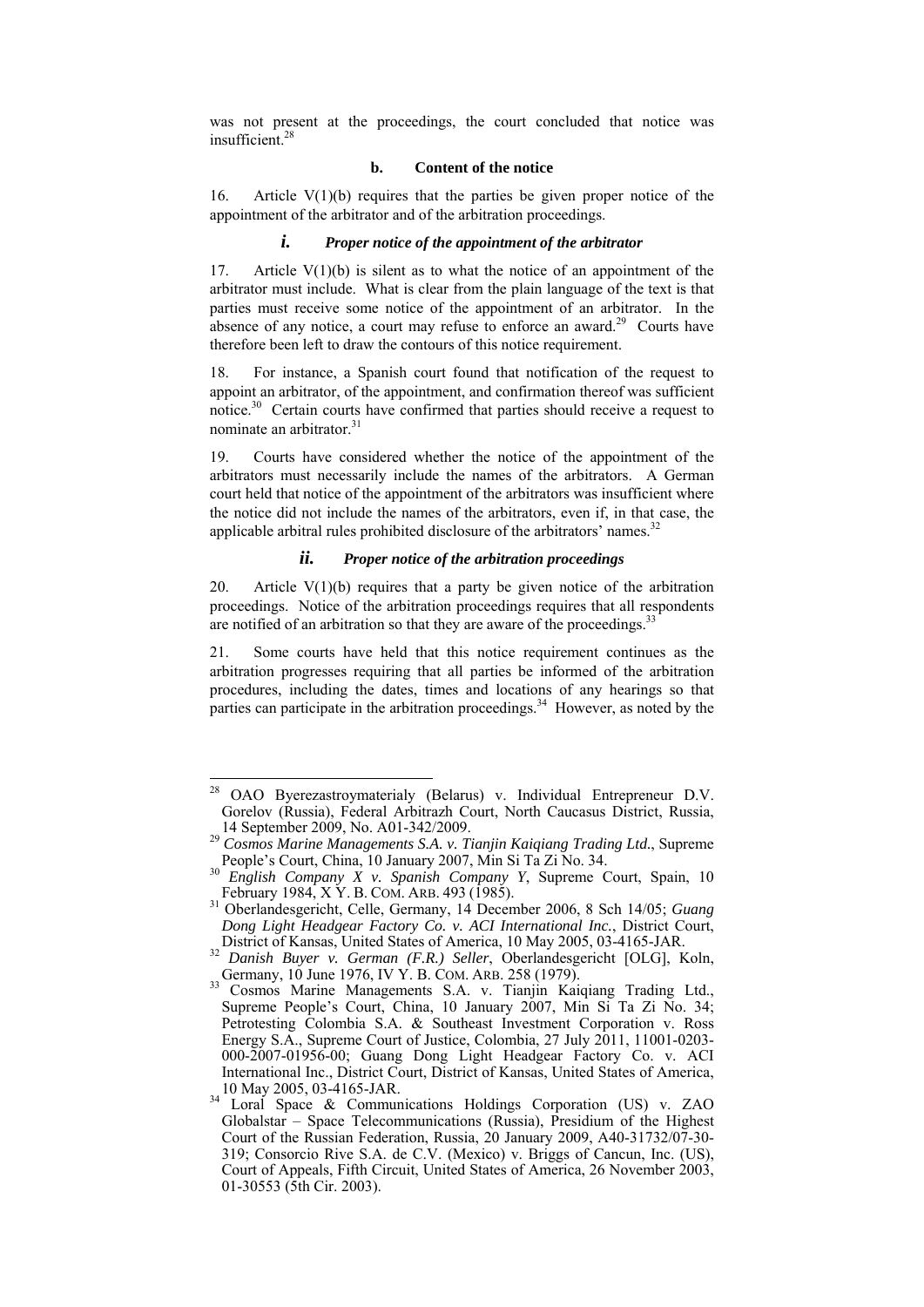Supreme Court of Colombia, if a party chooses not to participate in the proceedings, it cannot then avail itself of the provisions of article  $V(1)(b)$ .<sup>35</sup>

## **c. Mechanics of the "notice" requirement**

#### *i. Form of notice*

22. Article  $V(1)(b)$  is silent as to the form of notice. As a result, no specific form is required for notice.

23. The *travaux préparatoires* reveal that the drafters of the New York Convention contemplated the possibility of specifying the form of notice. One of the early drafts of the clause included the term "due form." The delegates to the Conference discussed the notion of "due form" and ultimately rejected it. The German delegation questioned the criteria that would be applied to determine "due form" and suggested its deletion.<sup>36</sup> The delegates of the Federal Republic of Germany suggested that "due form" be removed because it would be difficult to determine in practice what constitutes "due form." The delegates of the United Kingdom and of the former Union of Soviet Socialist Republics suggested that "due form" be replaced with "notified ... in writing."<sup>37</sup> Furthermore, it was highlighted that "due form" did not appear in article 2(b) of the 1927 Geneva Convention, and therefore should be deleted.<sup>38</sup> "Due form" was ultimately removed and the drafters of the New York Convention did not add a requirement that notice be in writing or in any other specific form.

24. Courts are thus left to interpret what is acceptable notice and what constitutes a breach.<sup>39</sup> For example, the Swiss Federal Tribunal stated that a simple letter would constitute adequate notice and thus did not require any particular form.40

#### *ii. Service of notice*

25. Article  $V(1)(b)$  is also silent on the service of notice. Thus there are no formal requirements under the Convention for service of notice either.<sup>41</sup>

26. The delivery and receipt of notice have been interpreted practically and flexibly, the courts having generally considered the conduct of the parties, not the technicalities of service, to evaluate whether or not the parties knew or ought to have known of the existence of the arbitration.<sup>42</sup> In that vein, the reasonable attempt by a claimant to notify a respondent is relevant even if a respondent does

<sup>35</sup> *Petrotesting Colombia S.A. & Southeast Investment Corporation v. Ross Energy S.A.*, Supreme Court of Justice, Colombia, 27 July 2011, 11001-0203-

<sup>&</sup>lt;sup>36</sup> *Travaux préparatoires*, Report by the Secretary-General, Recognition and Enforcement of Foreign Arbitral Awards, 31 January 1956, E/2822, Annex I,<br>at 23.<br>Travaux préparatoires, Communication and the contract of the contract of the contract of the contract of the contract of the contract of the

at 23. 37 *Travaux préparatoires*, Committee on the Enforcement of International Arbitral Awards, Sixth Meeting, E/AC.42/SR.6, at 4. 38 *Travaux préparatoires*, Comments by Governments and Organisations on the

Draft Convention on the Recognition and Enforcement of Foreign Arbitral

Awards, Annex I of E/2822, at 23. 39 Albert Jan van den Berg, *Summary of Court Decisions on the N.Y. Convention*, in THE NEW YORK CONVENTION OF 1958, ASA Special Series  $N^{\circ}$  9, M. Blessing ed., 1996, para 509.

<sup>&</sup>lt;sup>40</sup> *Y v. X*, Federal Tribunal, Switzerland, 3 January 2006, 5P.292/2005.<br><sup>41</sup> Petrotesting Colombia S.A. & Southeast Investment Corporation v. Ross Energy S.A., Supreme Court of Justice, Colombia, 27 July 2011, 11001-0203- 000-2007-01956-00; Drummond Ltd. v. Ferrovias en Liquidacion, Ferrocariles Nacionales de Colombia S.A. (FENOCO), Supreme Court of Justice, Colombia, 19 December 2011, 11001-0203-000-2008-01760-00; Y v. X, Federal Tribunal, Switzerland, 3 January 2006, 5P.292/2005. 42 *Project XJ220 Ltd. v. Mohamed Yassin D. (Spain)*, Supreme Court, Spain, 1

February 2000, XXXII Y. B. COM. ARB. 507 (2007).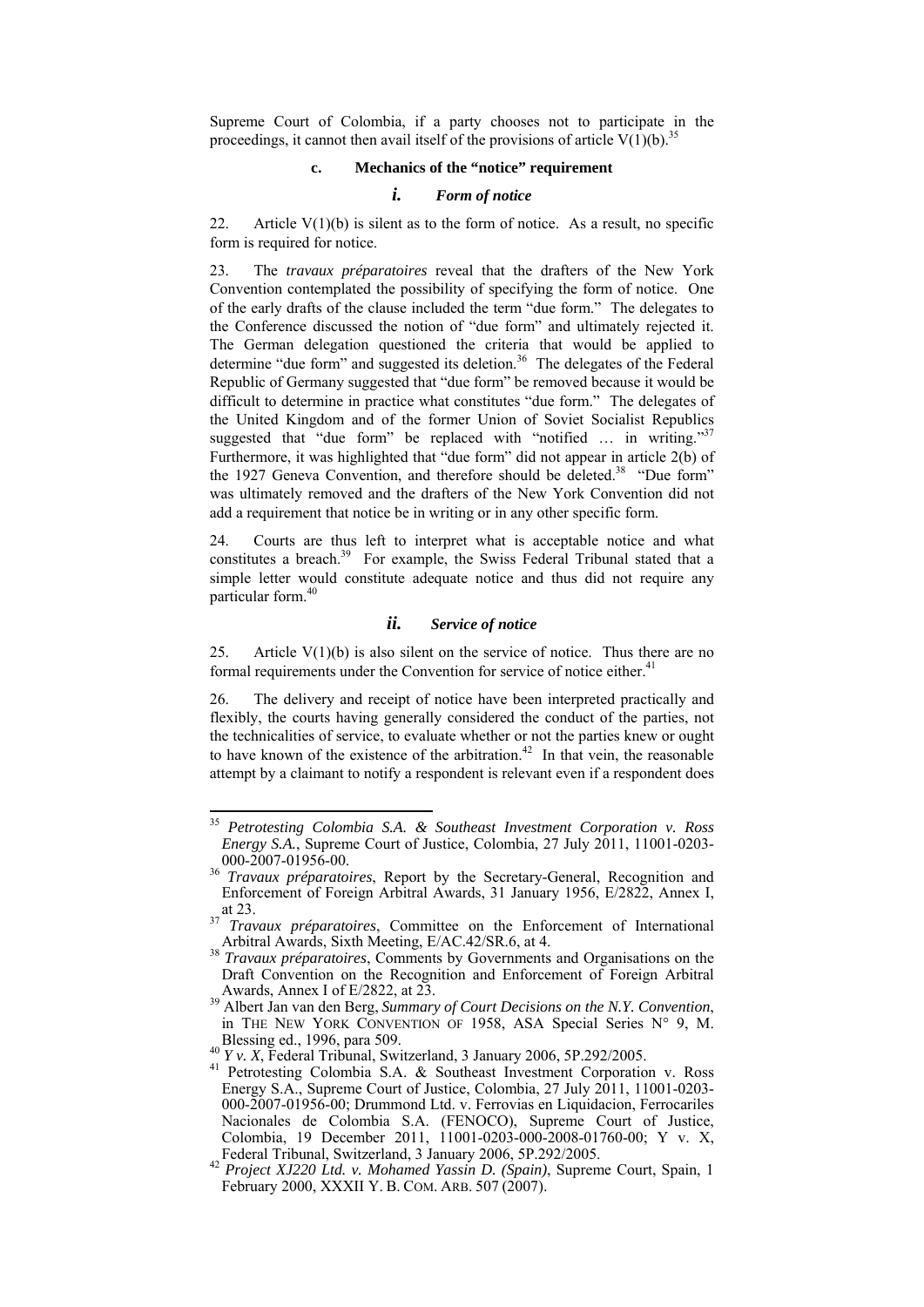not receive the notice. For example, notice delivered by registered mail was held to be sufficient despite the fact that the addressee never picked it up.<sup>43</sup>

27. The majority of courts have not been formalistic with regards to who receives notice. Arguments that the party who received the notice was not the legal representative, authorized agent or precise legal entity have generally failed.<sup>44</sup>

#### *iii. Whether the notice should be served in a timely manner*

28. Article  $V(1)(b)$  does not provide that notice of the appointment of the arbitrator or of the arbitration proceedings should be served in a timely manner. The language "in sufficient time", contained in article 2(b) of the 1927 Geneva Convention and in the early drafts of the article<sup>45</sup>, was later deleted.

29. Generally, timeliness of notice has been interpreted narrowly and with a focus on substance rather than form. As noted by the Supreme Court of Lithuania, late notice is not necessarily improper if the party was still able to participate in the proceedings.<sup>46</sup> Similarly, a Russian court held that late notice of a hearing, which prevented a party from obtaining visas to attend the hearing, was not a violation of the obligation to give proper notice because the party was otherwise aware several months in advance that the hearings would be held in London. $47$ 

#### **B. Evidence that a party was "unable to present his case"**

30. Article V(1)(b) also provides that a court may refuse to recognize or enforce an award if the party against whom the award is invoked successfully proves that it was unable to present its case.

# **a. Meaning of "unable to present his case"**

31. This second protection in article  $V(1)(b)$  means that parties should have been provided with an opportunity to present their case;<sup>48</sup> that they should have had an opportunity to be heard regarding their claims, evidence and defences.

32. Some courts in the United States have interpreted this provision to mean that parties must have an opportunity to be heard at a "meaningful time and in a meaningful manner".<sup>49</sup> As stated by the Swiss Federal Tribunal, "[b]y its general wording, this provision covers any restriction, whatever its nature, of the

<sup>&</sup>lt;sup>43</sup> Kammergericht [KG], Germany, 17 April 2008, 20 Sch 02/08.

<sup>&</sup>lt;sup>44</sup> Uganda Telecom Ltd. v. Hi-Tech Telecom Pty Ltd., Federal Court, Australia, 22 February 2011, NSD 171 of 2010; *Consortium Codest Engineering (Italy) v. OOO Gruppa Most (Russia)*, Highest Arbitrazh Court, Russia, 22 February 2005, A40-47341/03-25-179; *TH&T International Corp. v. Chengdu Hualong Auto Parts Co., Ltd.*, Sichuan Higher People's Court, China, 12 December 2003, Cheng Min Chu Zi No. 531; *Altain Khuder LLC v. IMC Mining Inc.*, Supreme Court of Victoria, Australia, 28 January 2011, 3827 of 2010; *A v. B*, Federal Tribunal, Switzerland, 16 December 2011, 5A\_441/2011. 45 *Travaux préparatoires*, Report by the Secretary General, Recognition and

Enforcement of Foreign Arbitral Awards, 31 January 1956, Annex II of

E/2822, at 19.<br>
<sup>46</sup> *Jusimi Corporation v. UAB "Cygnus"*, Supreme Court, Lithuania, 8<br>
September 2003, 3K-3-782/2003.

Loral Space & Communications Holdings Corporation (US) v. ZAO Globalstar – Space Telecommunications (Russia), Presidium of the Highest

Arbitrazh Court, Russia, 20 January 2009, A40-31732/07-30-319.<br><sup>48</sup> See, Fouchard Gaillard Goldman on International Commercial Arbitration, E. Gaillard, J. Savage eds., 1999, para. 1698.

<sup>49</sup> Iran Aircraft Indus. v. Avco Corp., Courts of Appeals, Second Circuit, United States of America, 24 November 1992, 92-7217, 980 F.2d 141, 146 (2d Cir. 1992); Karaha Bodas Co. (Cayman Islands) v. Perusahaan Pertambangan Minyak Dan Gas Bumi Negara (Indonesia), Court of Appeals, Fifth Circuit, United States of America, 23 March 2004, 02-20042, 03-20602.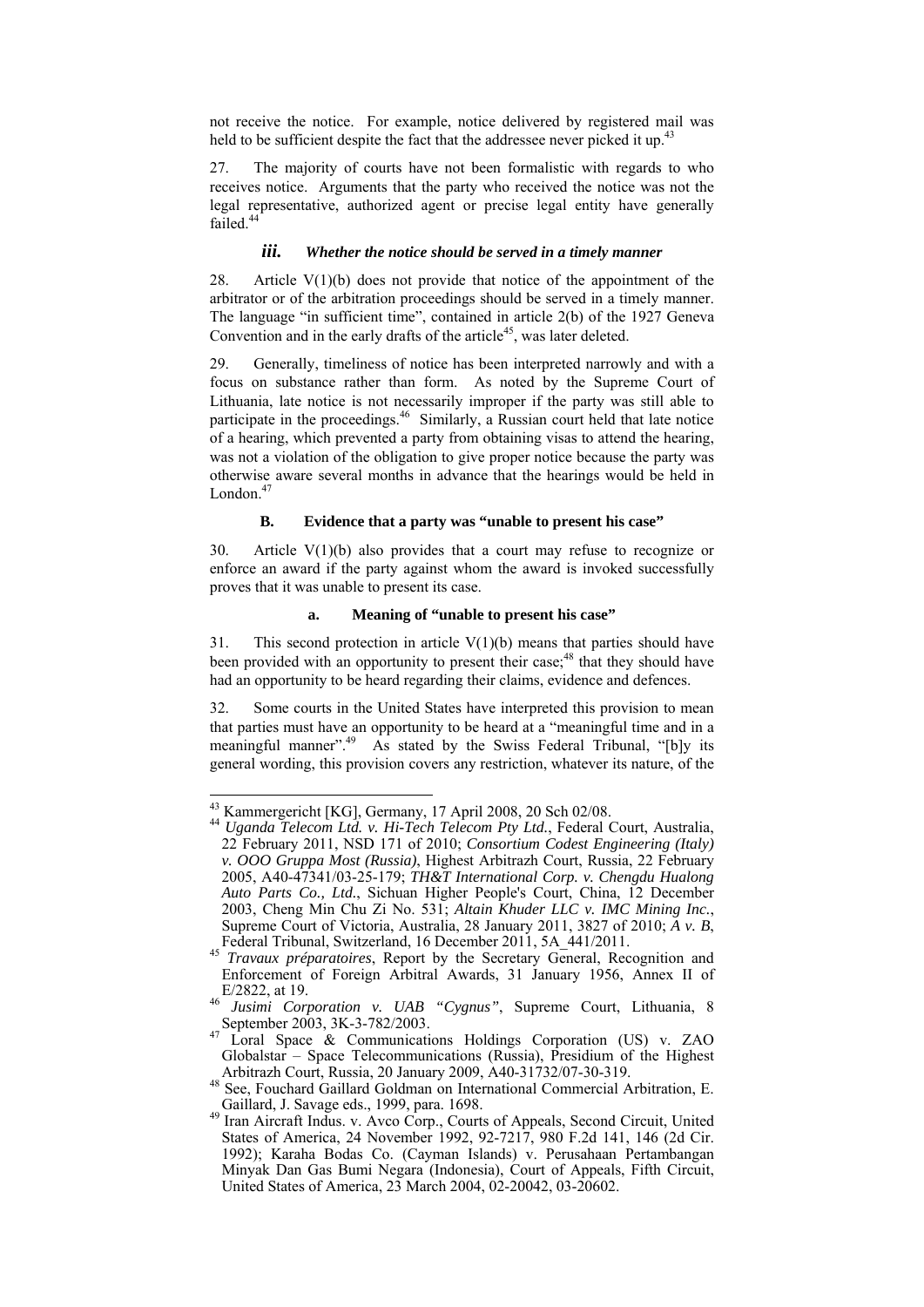parties' rights. It appears to contemplate, amongst others, the violation of the right to be heard".<sup>50</sup>

33. In practice, courts have refused recognition and enforcement of awards on the grounds in article  $V(1)(b)$  where the process has been particularly egregious or where the arbitration radically strayed from standards of due process, such as when a party was prevented from submitting crucial evidence<sup>51</sup> or from receiving or commenting on evidence from an opposing party.<sup>52</sup> For example, a court found a breach of due process when an arbitral tribunal declared inadmissible the submission filed by a party after the closing of the proceedings while relying on a subsequent submission filed thereafter by the other party.53 Similarly, a Dutch court found a breach of due process when a party was denied the right to comment on or respond to evidence and arguments from the opposing party.<sup>54</sup>

34. Exceptional circumstances may also lead to a finding of a breach of due process. For example, an Italian court found that a month had not been enough time for a party to prepare and present its case in light of the fact that there had been a recent earthquake.<sup>55</sup>

35. The onus is on the parties to present their cases and there will not be a breach where a party could have presented its case but did not.<sup>56</sup> Courts have usually considered that there is no breach of due process where a party has impeded its own ability to present its case, such as by failing to demand an extension of time or by otherwise failing to participate in the arbitral proceedings.57

36. In the same vein, most courts have been strict in refusing to find breaches where parties did not remedy their own defaults. The United States Court of Appeals for the First Circuit rejected an alleged breach of due process when a party claimed that its counsel was not representing it meaningfully. The Court reasoned that it was the fault of its own representatives.<sup>58</sup> Another United States

<sup>50</sup> <sup>50</sup> *Chrome Resources S.A. v. Léopold Lazarus Ltd.*, Federal Tribunal, Switzerland, 8 February 1978, XI Y. B. COM. ARB. <sup>538</sup> (1986). 51 *Iran Aircraft Indus v. Avco Corp.*, Court of Appeals, Second Circuit, United

States of America, 24 November 1992, 92-7217 (2nd Cir. 1992). 52 *M. Adeossi v. Sonapra*, Court of First Instance, Cotonou, Benin, 25 January

<sup>1994,</sup> Ordonnance No. 19/94; Landgericht [LG]Regional Court, Bremen, Germany, 20 January 1983, 12-O-184/1981. 53 *M. Adeossi v. Sonapra*, Court of First Instance, Cotonou, Benin, 25 January

<sup>1994,</sup> Ordonnance No. 19/94. 54 *Rice Trading (Guyana) Ltd. v. Nidera Handelscompagnie BV*, Court of

Appeal, The Hague, Netherlands, 28 April 1998, XXIII Y. B. COM. ARB. 731 (1998). 55 *Bauer & Grobmann OHG v. Fratelli Cerrone Alfredo e Raffaele*, Court of

Appeal, Naples, Salerno Section, Italy, 18 May 1982, X Y. B. COM. ARB, (1985), at 461.

<sup>&</sup>lt;sup>56</sup> First State Ins. Co. (US) v. Banco de Seguros Del Estado (Uruguay), Court of Appeals, First Circuit, United States of America, 27 June 2001, 00-2454 (254 F.3d 354); Standard Elec. Corp. v. Bridas Sociedad Anonima Petrolera, Indus. Y Commercial, District Court, Southern District of New York, United States of America, 24 August 1990, 90 Civ. 0720 (KC); D v. Franz J, Supreme Court, Austria, 1 September 2010, 3 Ob 122/10b. See also, FOUCHARD GAILLARD GOLDMAN ON INTERNATIONAL COMMERCIAL ARBITRATION, E. Gaillard and J. Savage eds., 1999, para. 1698. 57 *Dutch Seller v. German (F.R.) Buyer*, Regional Court, Zweibrucken,

Germany, 11 January 1978; *Bobbie Brooks Inc. v. Lanificio Walter Bucci s.a.s.*, Court of Appeal, Florence, Italy, 8 October 1977, IV Y. B. COM. ARB. 289 (1979). 58 *First State Ins. Co. (US) v. Banco de Seguros Del Estado (Uruguay)*, Court of

Appeals, First Circuit, United States of America, 27 June 2001, 00-2454 (254 F.3d 354).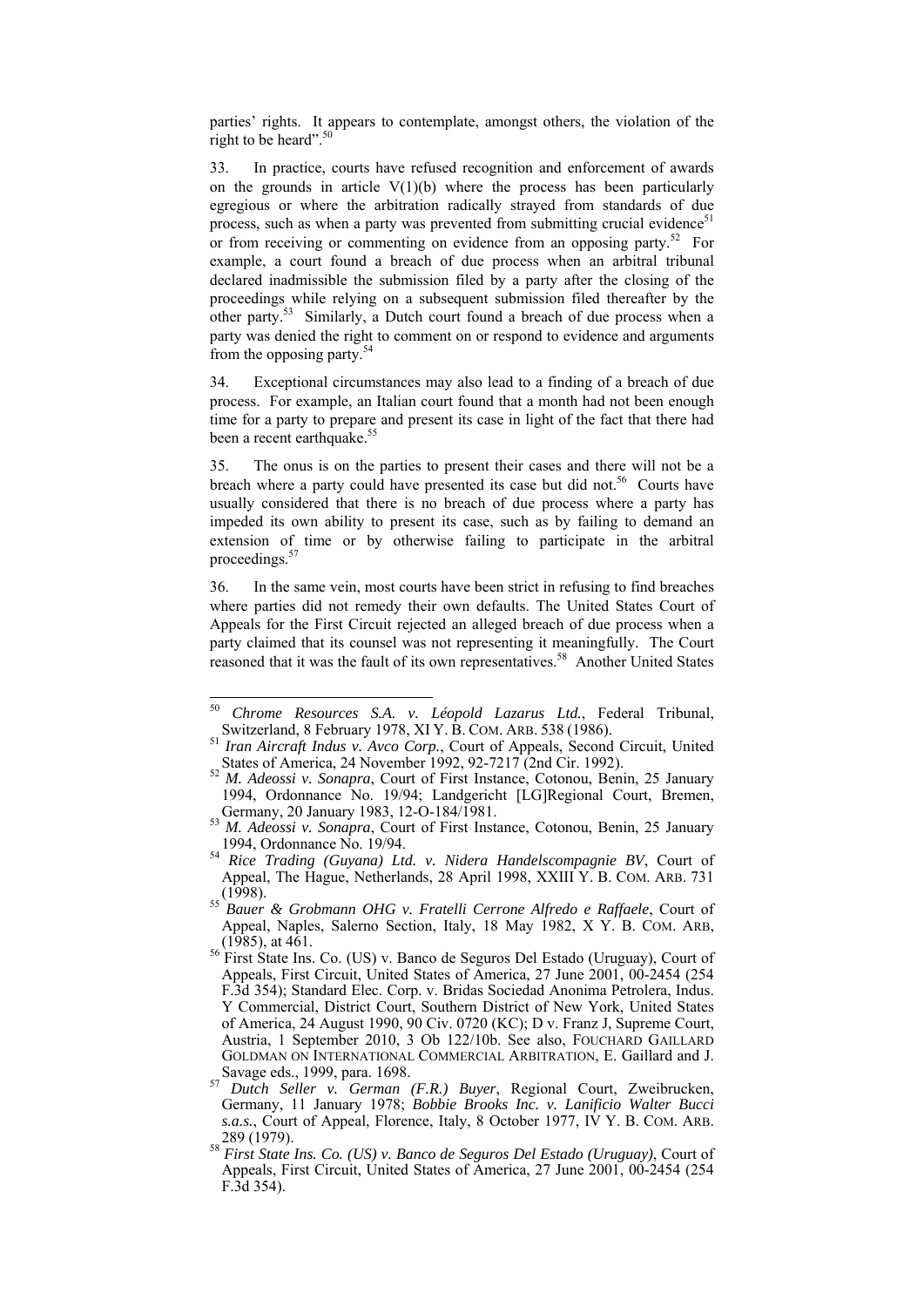Court held that there was no breach of due process when a party complained about a tribunal-appointed expert because that party never objected to the expert or requested a copy of the report.<sup>59</sup> An Italian court held that article  $V(1)(b)$ "concerns the impossibility rather than the difficulty of presenting one's case."60 Similarly, a Swiss court found that a party had ample opportunity to present its case when its counsel resigned and it failed to appoint new counsel. The Court reasoned that the party had the time to appoint new counsel but failed to do so.<sup>61</sup>

## **b. Tribunals' discretion to organise and control the arbitral proceedings**

37. Courts have uniformly emphasized that parties who had the opportunity to correct an issue or procedural flaw but did not, will not benefit from the protections of article  $V(1)(b)$ . In addition to respecting the spirit and the proenforcement bias of the New York Convention, the majority of courts have taken into account the wide discretion vested in arbitral tribunals to organize and control the arbitral proceedings.

38. Courts allow arbitral tribunals significant discretion to establish procedural rules and control their implementation. $62$  For instance, a German court found no breach of due process when an arbitral tribunal refused applications to submit evidence. $63$  The United States District Court for the Southern District of New York similarly found no breach of due process when an arbitral tribunal imposed the United States Federal Rules of Civil Procedure on an arbitration at the last minute. The Court held that arbitrators have broad discretion to determine arbitral procedure and noted that they had, in that case, referred to the Federal Rules of Civil Procedure for guidance.<sup>6</sup>

39. Courts have considered that the rules imposed by arbitral tribunals do not need to conform to domestic standards of due process.<sup>65</sup> A German court found that there was no breach of due process when a tribunal did not hold oral hearings because that was within its discretion and the arbitral rules so permitted.66 A Swiss court likewise found that an arbitral tribunal had the discretion to consult an industry expert *ex parte* and thus upheld the recognition and enforcement of the award.<sup>67</sup> The United States District Court for the Northern District of California held that discovery was not guaranteed in arbitration and that its absence does not interfere with the ability of a party to

<sup>59</sup> <sup>59</sup> *Standard Elec. Corp. v. Bridas Sociedad Anonima Petrolera, Indus. Y Commercial*, District Court, Southern District of New York, United States of

America, 24 August 1990, 90 Civ. 0720 (KC).<br>
<sup>60</sup> *De Maio Giuseppe e Fratelli snc v. Interskins Ltd.*, Court of Cassation, Italy, 21 January 2000, 671, XXVII Y. B. COM. ARB., 492 (2002).

<sup>&</sup>lt;sup>61</sup> *X v. Y*, Camera di esecuzione e fallimenti del Tribunale d'appello, Repubblica e Cantone Ticino, Switzerland, 7 August 1995, 14.9400021.<br><sup>62</sup> Oberlandesgericht [OLG], Celle, Germany, 31 May 2007, 8 Sch 06/06;

*Century Indemnity Company, et al. v. Axa Belgium (f/k/a Royale Belge Incendie Reassurance)*, District Court, Southern District of New York, United States of America, 24 September 2012, 11 Civ. 7263 (JMF); *Compagnie des Bauxites de Guinee v. Hammermills, Inc*., District Court, District of Columbia,

United States of America, 29 May 1992, 90-0169. 63 Oberlandesgericht [OLG], Celle, Germany, 31 May 2007, 8 Sch 06/06. 64 *Century Indemnity Company, et al. v. Axa Belgium (f/k/a Royale Belge Incendie Reassurance)*, District Court, Southern District of New York, United

States of America, 24 September 2012, 11 Civ. 7263 (JMF). 65 Hanseatisches Oberlandesgericht [OLG], Hamburg, Germany, 30 July 1998, 6 Sch 3/98; *X S.A. v. Y Ltd.*, Federal Tribunal, Switzerland, 8 February 1978, P.217/76; *L Ltd. v. C S.A. (GE)*, Court of Justice, Geneva, Switzerland, 17

<sup>66</sup> Hanseatisches Oberlandesgericht [OLG], Hamburg, Germany, 30 July 1998, 6<br>Sch 3/98.

Sch 3/98. 67 *X S.A. v. Y Ltd.*, Federal Tribunal, Switzerland, 8 February 1978, P.217/76; *<sup>L</sup> Ltd. v. C S.A. (GE)*, Court of Justice, Geneva, Switzerland, 17 September 1976, 549.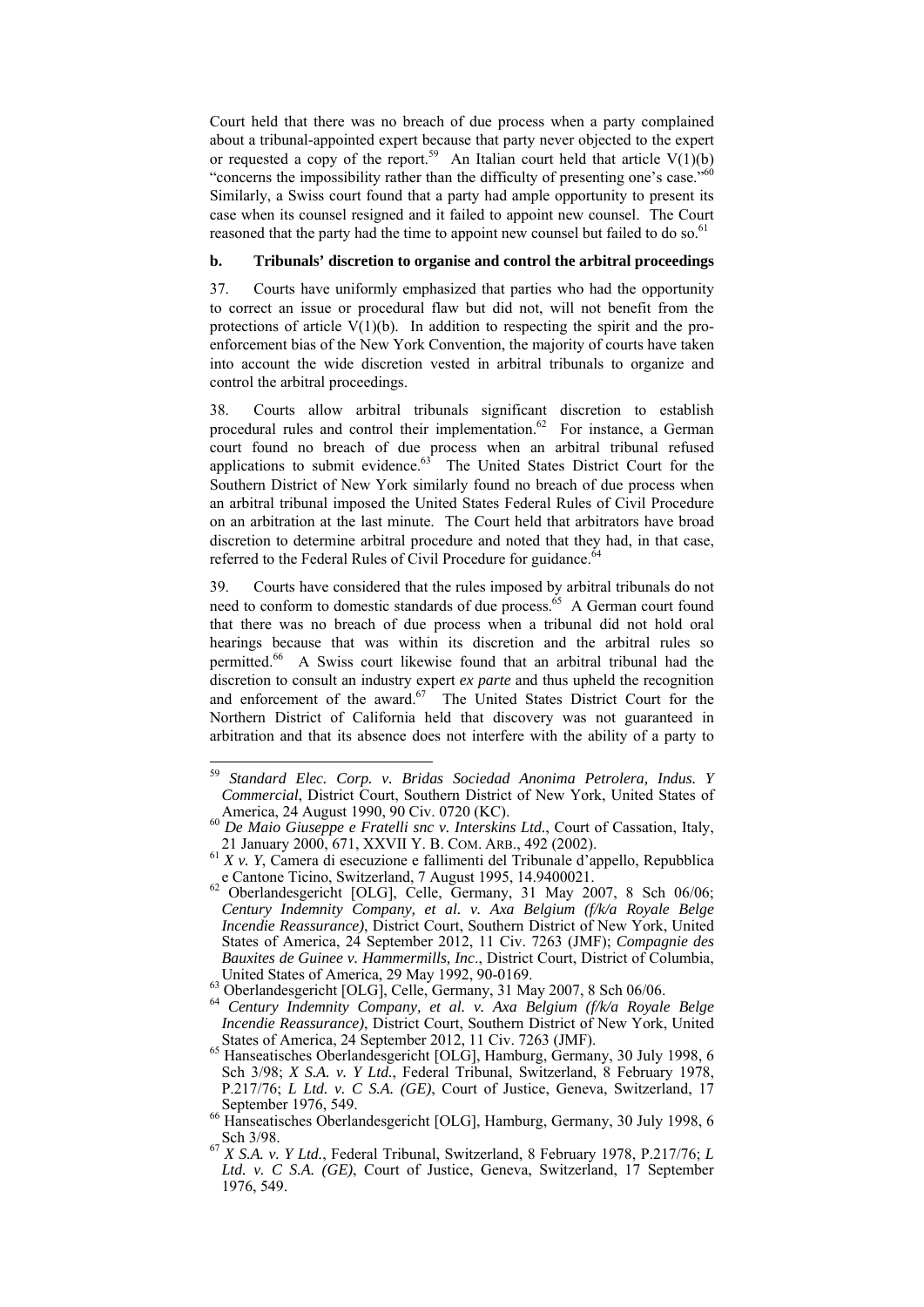present its case.68 The United States Court of Appeals for the Fifth Circuit also upheld the recognition and enforcement of an award where an arbitral tribunal refused additional discovery because the parties already had sufficient opportunity to present their cases.69

40. Courts have held that arbitral tribunals are not obliged to consider every issue raised by a party, $\frac{70}{10}$  nor are they required to divulge every detail of their reasoning.<sup>71</sup> Arbitral tribunals similarly have the power to reformulate the issues presented by the parties.<sup>72</sup>

41. Arbitral tribunals can exercise their discretion to determine what is necessary for a party to present its case and most courts have demonstrated that they give tribunals great leeway in so doing.<sup>73</sup> For example, the Paris Court of Appeal decided to recognize and uphold an award when the complaining party alleged that it had not received documents used by an expert because neither the tribunal nor the opposing party had relied on those documents.<sup>74</sup> Similarly, the Supreme Court of Austria rejected an alleged breach of due process, when a party claimed that the tribunal failed to investigate facts and refused certain evidence, because the party was still able to present its case.<sup>7</sup>

## **c. Narrow interpretation of "unable to present his case"**

## *i. Presence of parties and witnesses*

42. A number of courts have interpreted the notion of being "unable to present his case" narrowly when parties have been unable to attend proceedings or hearings.76

<sup>68</sup> *Anthony N. LaPine v. Kyosera Corporation*, District Court, Northern District of California, United States of America, 22 May 2008, C 07-06132 MHP. 69 Karaha Bodas Co. (Cayman Islands) v. Perusahaan Pertambangan Minyak

Dan Gas Bumi Negara (Indonesia), Court of Appeals, Fifth Circuit, United States of America, 23 March 2004, 02-20042, 03-20602. 70 *Budejovicky Budvar, N.P. v. Czech Beer Importers, Inc.*, District Court,

District of Connecticut, United States of America, 10 July 2006, 1246 (JBA); Oberlandesgericht [OLG] Frankfurt, Germany, 27 August 2009, 26 SchH 03/09. 71 *Gas Natural Aprovisionamientos SDG S.A. v. Atlantic LNG Company of* 

*Trinidad and Tobago*, District Court, Southern District of New York, United States of America, 16 September 2008, 08 Civ. 1109 (DLC); Oberlandesgericht [OLG], Frankfurt, Germany, 27 August 2009, 26 SchH 03/09.<br><sup>72</sup> Inter-Arab Investment Guarantee Corporation v. Banque Arabe et

Internationale d'Investissements, Court of Appeal, Brussels, Belgium, 24<br>January 1997, XXII Y. B. COM. ARB. 643 (1997).

<sup>&</sup>lt;sup>33</sup> Société Unichips Finanziaria SPA et Société Unichips International BV v. *Consorts Gesnouin*, Court of Appeal, Paris, France, 12 February 1993, 92- 14017; Oberlandesgericht [OLG], Munich, Germany, 14 November 2011, 34, Sch 10/11; Bundesgerichtshof [BGH], Germany, 14 April 1988, III ZR 12/87; *Ministry of Defense & Support for the Armed Forces of Iran v. Cubic Defense Systems, Inc.,* District Court, Southern District of California, United States of America, 7 December 1998, 98-1165-B; *Austria C v. Vladimir Z*, Supreme

<sup>&</sup>lt;sup>74</sup> Société Unichips Finanziaria SPA et Société Unichips International BV v. Consorts Gesnouin, Court of Appeal, Paris, France, 12 February 1993, 92-

<sup>14017. 75</sup> *Austria C v. Dr. Vladimir Z*, Supreme Court, Austria, 31 March 2005, XXXI

Y. B. COM. ARB., 583 (2006). 76 *Ukraine Kryukovskiy Car Building Works v. Shenyang Changcheng Economic and Trade Company*, Shenyang Intermediate People's Court, China, 22 April 2003, Shen Min Zi No. 16; Oberlandesgericht [OLG], Dusseldorf, Germany, 15 December 2009, I-4 Sch 10/09; *Geotech Lizenz A.G. v. Evergreen Systems, Inc.*, District Court, Eastern District of New York, United States of America, 27 October 1988, CV 88-1406 (697 F. Supp 1248 (E.D.N.Y. 1988)).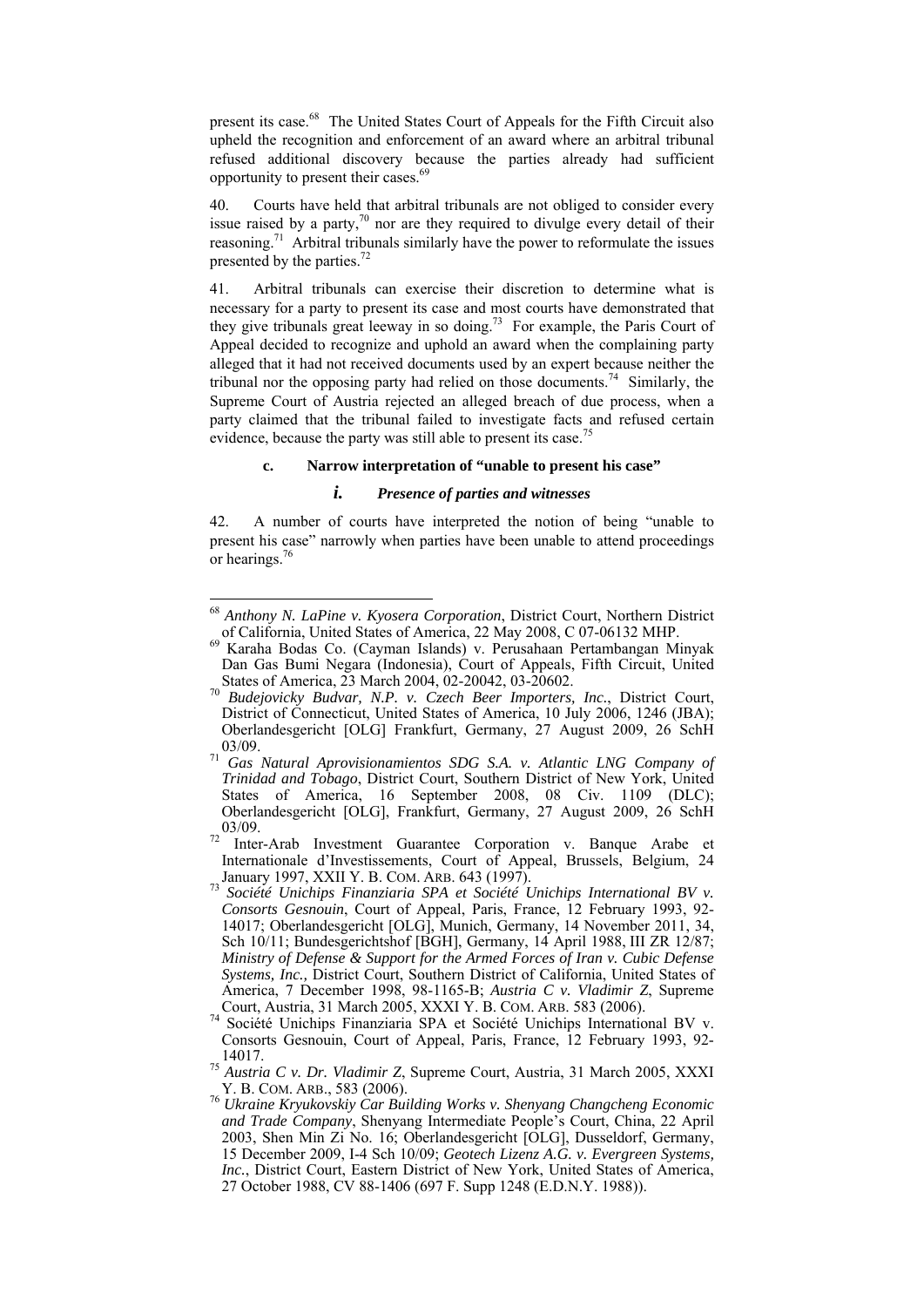43. For example, a Chinese court found that there was no breach of due process where a party, unable to attend the proceedings, sent its defences in a letter.<sup>77</sup> As a further illustration, a German court found that there was no breach of due process despite the fact that the complaining party was unable to attend a hearing because the court reasoned that it could have sent a representative in its stead.<sup>78</sup> The United States Court of Appeals for the Fifth Circuit similarly found that there was no breach where a party alleged that it was unable to present its case because it could not be present due to a fear of being arrested. The Court noted that physical presence was not necessary to participate in a hearing and that the party could have sent a representative or participated remotely.<sup>79</sup> Likewise, the Supreme Court of Victoria in Australia held that even if a party itself did not present its own case, the requirements of article  $V(1)(b)$  have been met as long as a related entity has done so.<sup>80</sup>

44. United States courts have applied the same narrow interpretation where the presence of a party's representative is concerned.<sup>81</sup> For example, a United States court held that there was no violation when the tribunal refused to adjourn the proceedings when the Chief Executive Officer of one of the parties was medically unfit to attend.<sup>82</sup>

45. In addition, in a series of decisions, United States courts have held that the inability to cross-examine or present witnesses does not constitute a breach of a party's ability to present its case.<sup>83</sup>

## *ii. Language of the arbitration*

46. Arguments that the language of the proceeding affected a party's ability to present its case have generally failed.<sup>84</sup>

 $77\,$ Ukraine Kryukovskiy Car Building Works v. Shenyang Changcheng Economic and Trade Company, Shenyang Intermediate People's Court, China,

<sup>22</sup> April 2003, Shen Min Zi No. 16. 78 Oberlandesgericht [OLG], Karlsruhe, Germany, 27 March 2006, 9 Sch 02/05. 79 *Consorcio Rive S.A. de C.V. (Mexico) v. Briggs of Cancun, Inc. (US)*, Court of Appeals, Fifth Circuit, United States of America, 26 November 2003, 01-

<sup>30553 (5</sup>th Cir. 2003). 80 *Altain Khuder LLC v. IMC Mining Inc.*, Supreme Court of Victoria, Australia,

<sup>&</sup>lt;sup>81</sup> Jiangsu Changlong Chemicals Co. (China) v. Burlington Bio-Medical & Scientific Corp. (US), District Court, Eastern District of New York, United Sates of America, 22 November 2005, CV 05-2082; Budejovicky Budvar, N.P. v. Czech Beer Importers, Inc., District Court, District of Connecticut, 10 July

<sup>2006, 1246 (</sup>JBA). 82 *China National Building Material Investment Co. Ltd. v. BNK International LLC*, District Court, Western District of Texas, Austin Division, United States

of America, 3 December 2009, A-09-CA-488-SS.<br><sup>83</sup> *Generica Ltd. v. Pharma Basics, Inc.*, Court of Appeals, Seventh Circuit, United States of America, 29 September 1997, 96-4004; *Parsons & Whittemore Overseas Co. v. Société Generale de L'Industrie du Papier (RAKTA)*, Court of Appeals, Second Circuit, United States of America, 23 December 1974, 74-1642, 74-1676; *Sonera Holdings B.V. v. Cukurova Holding A.S.*, District Court, Southern District of New York, United States of America, 10 September 2012, 11 Civ. 8909 (DLC); *Agility Public Warehousing CO. K.S.C., Professional Contract Administrators, Inc. v. Supreme Foodservice GMBH*, Court of Appeals, Second Circuit, United States of America, 6 September 2012, 11-5201-CV; *Phoenix Aktiengesellschaft v. Ecoplas, Inc.*, Court of Appeals, Second Circuit, United States of America, 10 December 2004, 03-9000; *Dalmine S.p.A. v. M. & M. Sheet Metal Forming Machinery A.G.*, Court of Cassation, Italy, 23 April 1997, 10229, XXIV Y. B.

COM. ARB. 709 (1999). 84 *Kastrup Trae-Aluvinduet A/S (Denmark) v. Aluwood Concepts Ltd. (Ireland)*, High Court, Ireland, 13 November 2009, 2009 169 MCA, XXXV Y. B. COM. ARB., 404 (2009).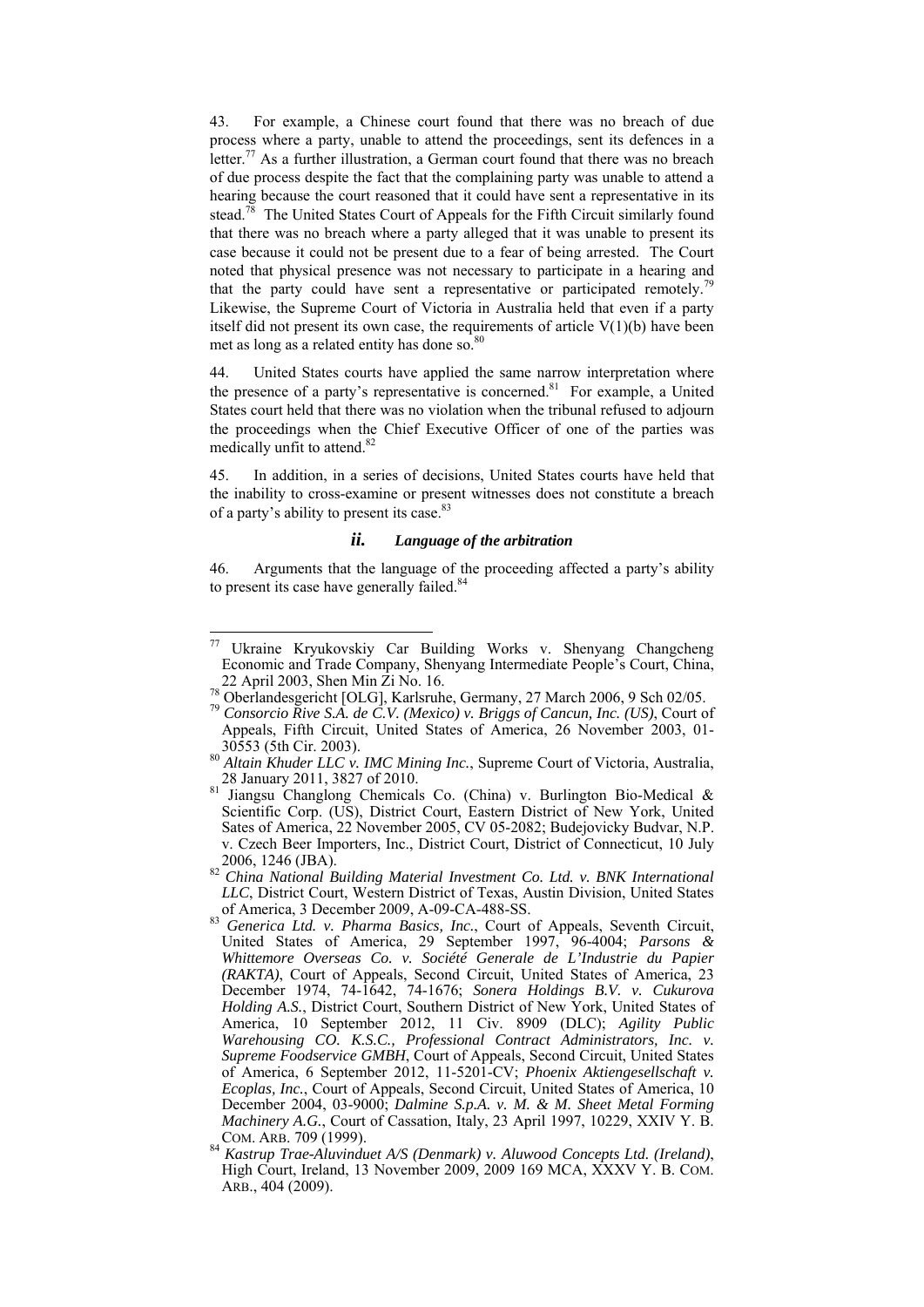47. Most courts consider the context of the language used in the arbitration in assessing whether or not there is a breach of due process. For example, the Spanish Supreme Court did not find a breach of due process when a party complained that the proceedings were conducted in English, explaining that English was the common language in international commercial transactions.<sup>85</sup> A German Court found that there was no breach when the proceedings and correspondence were in Russian and the respondent could not understand Russian because the burden was on the respondent to find a translator or interpreter and it should have done so.<sup>86</sup>

48. Some courts take into consideration the arbitration agreement<sup>87</sup> or the applicable procedural rules $88$  to determine the language chosen by the parties and have been reluctant to grant any relief when parties have previously agreed to the language of an arbitration even if that later poses difficulties. For example, the Supreme Court of Colombia upheld recognition and enforcement of an award when the complaining party was unable to afford the costs of translators or interpreters and could not understand the language of the arbitration.<sup>89</sup>

# **C. Procedural hurdles to showing a breach of article V(1)(b)**

## **a. Outcome determinative requirement**

49. It is not uncommon for courts to require parties resisting enforcement under article  $V(1)(b)$  to prove not only a breach of due process, but also that the outcome of the case would have been different had the alleged breach not occurred.90

50. In a recent German decision, a higher regional court found that there was no basis for rejecting enforcement on the grounds of a violation of the right to be heard under article  $V(1)(b)$ , as the alleged failure to properly inform the buyer of the constitution of the arbitral tribunal was not relevant because it had failed to show that it would have raised any additional defences had it been properly informed of such constitution.<sup>91</sup> The court followed the same reasoning in relation to the alleged failure to duly summon the buyer to the oral hearing. As stated by the higher regional court, violations of the right to be heard would only

<sup>85</sup> *Precious Stones Shipping Limited (Thailand) v. Querqus Alimentaria SL (Spain)*, Supreme Court, Spain, 28 November 2000, 2658 of 1999, XXXII Y.

B. COM. ARB. 540 (2007).<br><sup>86</sup> Oberlandesgericht [OLG], Celle, Germany, 2 October 2001, 8 Sch 3/01.

<sup>&</sup>lt;sup>87</sup> Petrotesting Colombia S.A. & Southeast Investment Corporation v. Ross<br>Energy S.A., Supreme Court of Justice, Colombia, 27 July 2011, 11001-0203-000-2007-01956-00; *K (Ukraine) v. F AG (Austria)*, Supreme Court, Austria,

<sup>&</sup>lt;sup>88</sup> Oberlandesgericht [OLG], Munich, Germany, 22 June 2009, 34 Sch 26/08.<br><sup>89</sup> *Petrotesting Colombia S.A. & Southeast Investment Corporation v. Ross Energy S.A.*, Supreme Court of Justice, Colombia, 27 July 2011, 11001-0203-

<sup>000-2007-01956-00. 90</sup> *Firm P v. Firm F*, Oberlandesgericht [OLG], Hamburg, Germany, 3 April 1975, II Y. B. COM. ARB. 241 (1977); *German (F.R.) charterer v. Romanian shipowner*, Bundesgerichtshof [BGH], Germany, 15 May 1986, XII Y. B. COM. ARB. 489 (1987); *Seller v. Buyer*, Bundesgerichtshof [BGH], Germany, 26 April 1990, XXI Y. B. COM. ARB. 532 (1996); *Manufacturer (Slovenia) v. Exclusive Distributor (Germany)*, Oberlandesgericht [OLG], Schleswig, Germany, 24 June 1999, 16 SchH 01/99; *Buyer v. Seller*, Oberlandesgericht [OLG], Frankfurt, Germany, 27 August 2009, 26 SchH 03/09, XXXV Y. B. COM. ARB. 377 (2010); *Apex Tech Investment Ltd. (China) v. Chuang's Development (China) Ltd.,* Court of Appeal, Hong Kong, 15 March 1996, CACV000231/1995; *Polytek Engineering Company Limited v. Hebei Import & Export Corporation*, High Court of the Hong Kong Special Administrative Region, Court of Appeal, Hong Kong, 16 January 1998, 116 of 1997; Oberlandesgericht [OLG], Frankfurt, Germany, 18 October 2007, 26 Sch 1/07. 91 Oberlandesgericht [OLG], Frankfurt, Germany, 18 October 2007, 26 Sch 1/07.